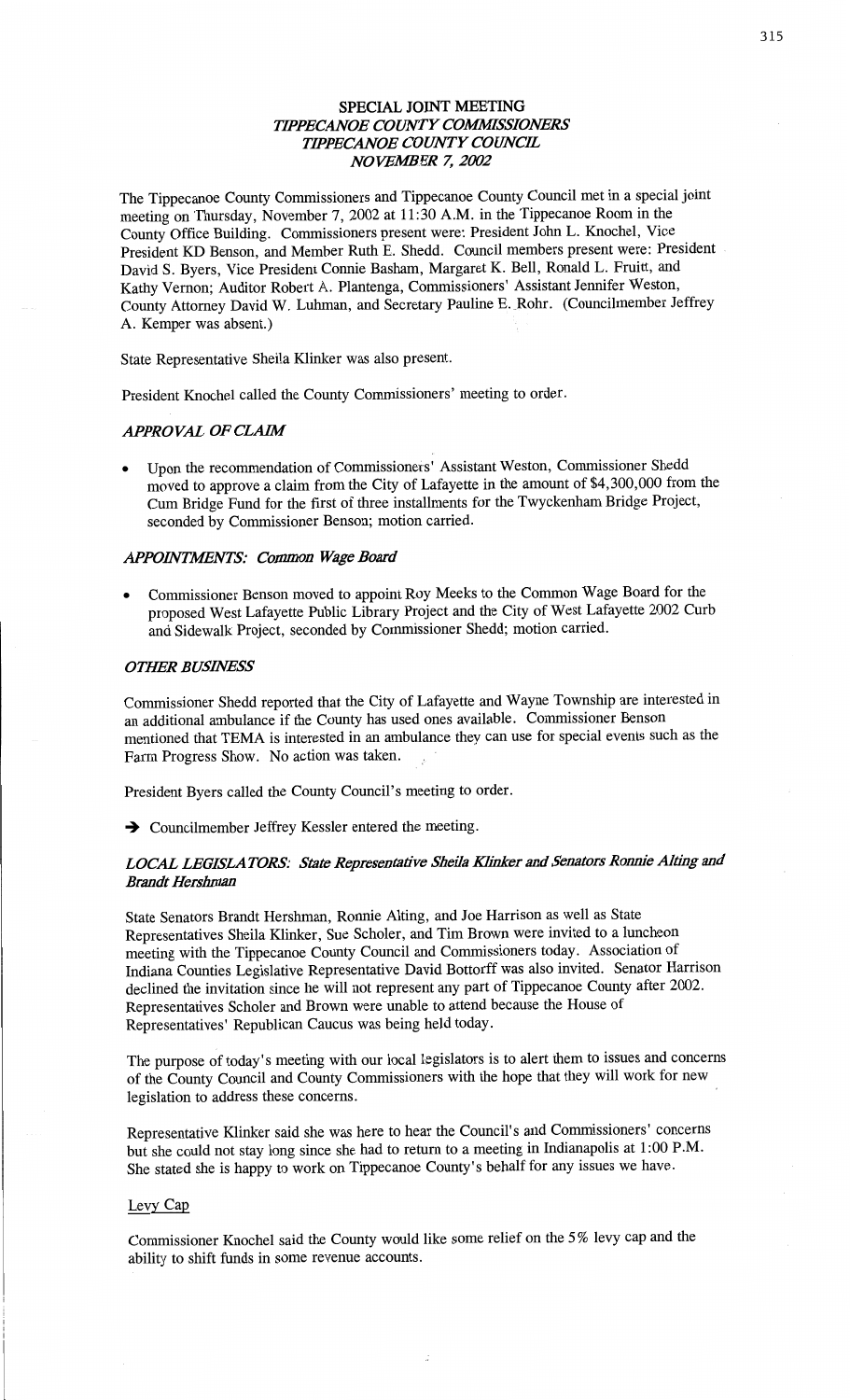# **Institutional** Care

Councilmember Byers said he was going to use Auditor Plantenga's suggestion to ask for the setting of a rate for Institutional Care outside the Levy. **This** would allow us to clear our \$1 **million** debt to the DOC (Department of Corrections) for secure detention for juveniles and free up approximately \$800,000 in the General Fund **Budget.** Representative Klinker said she would be pleased to introduce a bill for this. Councilmember Byers said **County** Assessor Bob McKee **also** suggested setting **a** Reassessment rate outside the Levy.

Returning to the 5% cap issue, Commissioner **Knochel said Tippecanoe** County has grown more than 5% and the cap hinders us from keeping up **with** our expenses for providing services. Representative Klinker responded that the 5% cap is a political issue. She said it was put on in the Senate and they want to keep it. Auditor Plantenga interjected **that** the 5 *%* is **non**farm income and he **thinks** it would be beneficial if the cap were applied on an **individual basis**  because it is difficult to operate **a** growing county with a 5% **cap.** 

#### Juveniles in DOC Placement

Councilmember **Basham** asked Representative Klinker to work to get the **juvenile** judges more control over the length of stay for juveniles in DOC placement. Representative Klinker agreed that there are a lot of mandatory sentencings and actions for judges because the Legislature disagreed with what the judges thought was proper and took away the flexibility. She **said** she will bring up the issue of flexibility on **behalf** of the judges in regard to children in DOC placement. Attorney Luhman commented the length of placement also has **a financial impact**  on the County. The judge no longer has **jurisdiction** over the juvenile in DOC placement but the county is **still** billed. He pointed out **that** this is not true of adult DOC placements.

-) Senators **Brandt Hershman** and **Ronnie** Alfifig **entered** the meeting.

#### **Prosecutor**

Councilmember Fruitt asked for **consideration** for **a** State-provided Prosecutor in counties with **a** State supported university. The workload is greater because of the large student population and the **associated** problems, and he is sure our Prosecutor can provide **data** on the numbers related to Purdue University.

## Absentee Ballots

Nora Jarmon, Registrar Board of Election and Registration, said there was a problem with absentee ballots on demand optical scan due to an error during the November 5<sup>th</sup> election. She **explained** that the law currently states **that a** ballot cannot actually be cast prior to the election. If **this** law were changed, in-house early voting at the Courthouse could done on the touch screen system **rather than with** the absentee ballot to alleviate **this** problem in future elections. Senator Hershman, **a** member of the Election Reform Committee, admitted that the law has to catch up with technology and said he is willing to work for this change.

In response to **a question** about reimbursement for new voting equipment, Commissioner Benson reported that the Commissioners passed a resolution at their November 4<sup>th</sup> meeting authorizing the application for reimbursement of voting equipment funds.

#### **High Speed Rail**

Representative Klinker mentioned **that Dana Smith,** Chamber of **Commerce,** and Liz Solberg, Railroad Relocation, are meeting later today to discuss high speed rail **funding.** They are hoping to **receive** matching funds from the **State.** Senator Alting, **a** member of the Railroad Safety Corridor Committee, interjected that no money is budgeted for this in the 2003 INDOT Budget.

 $\rightarrow$  Representative Klinker left the meeting.

#### **Conny}: Homes**

Terrie Hively, Villa Director and President of Indiana County **Home Association, appealed** to Senators Hershman and **Alting** to help restore the line **item** in the FSSA (Family Social Service Agency) Budget in the amount of \$4.2 million for County Homes. She said 400 Hoosiers were denied access to county homes because State **money** to those institutions has been frozen and no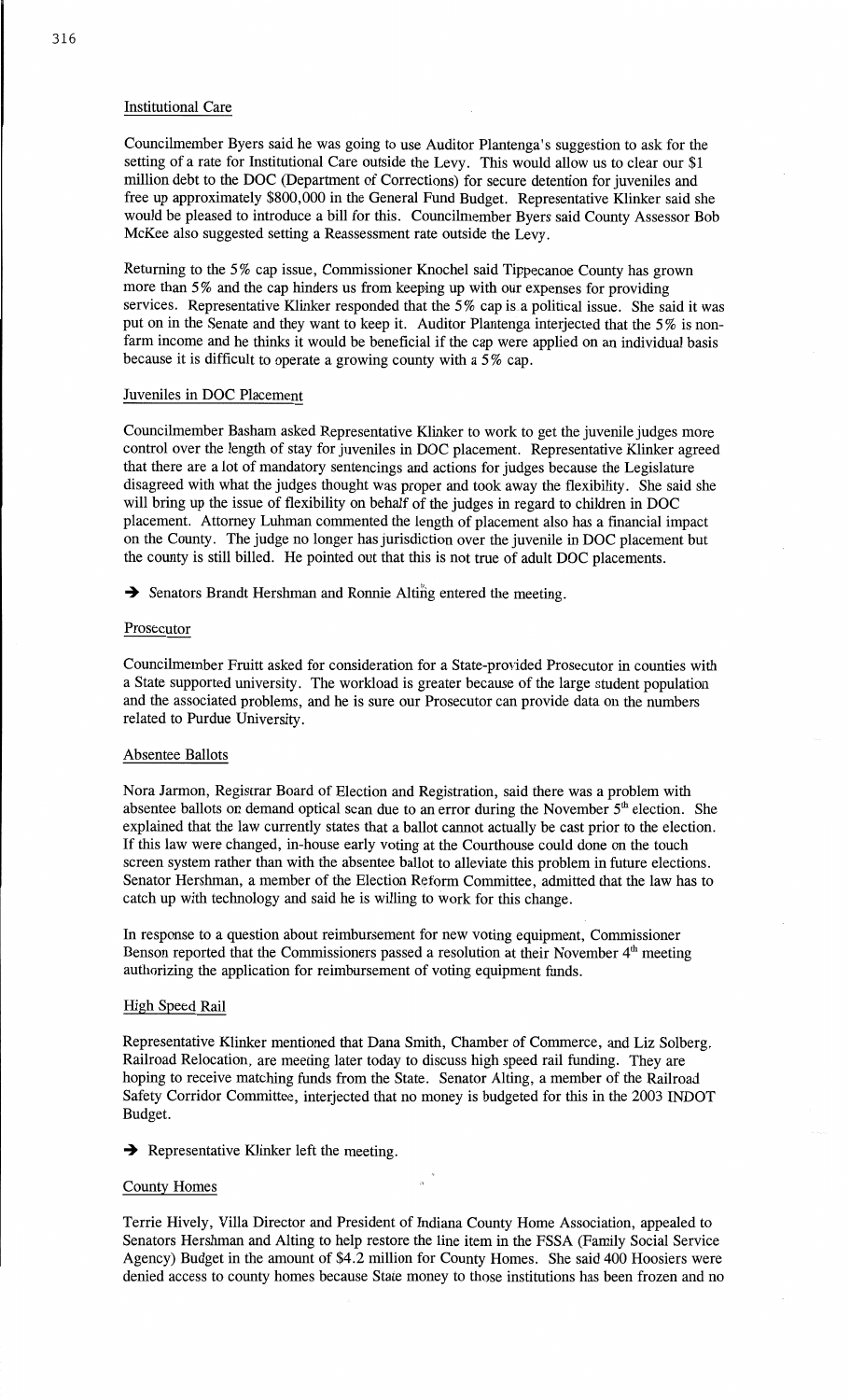new admissions allowed for Medicaid recipients.- However, for-profit **homes have** been allowed to increase their per diems and accept Medicaid **admissions.** Mrs. Hively **said** State Senator Connie Lawson from Hendricks County is Chair of the Committee working to restore funding.

Senator Hershman said he Visited the White County Home and **thinks** it is our responsibility to protect our most vulnerable **citizens. Senator** Alting agreed and **said** he and Senator Hershman will work closely with **Senator** Lawson to move **this** through the Senate.

## *RECESSED/RECONVENED*

The Council and Commissioners recessed for lunch furnished by **RQAW** and represented by Tammy Wiest. The meeting reconvened at approximately **1:15,** P.M.

#### Gas Tax Increase

Commissioner Benson said she hoped the Senators will support **a** gas tax hike to fund road repairs.

Highway Executive Director Mark Albers **said** he is concerned with two Federal EPA regulations, Wetland Mitigation and Phase II NPDES permitting. He **said** the reduction of Wetland Mitigation from  $1/3$  acre to  $1/10$  acre could mean mitigation on a bridge project for a side ditch with cattails. It seems unnecessary to him to deal with mitigation issues on local replacement projects. The permitting process for **Phase** II NPDES will cost additional dollars for sweeping streets, cleaning out structures, and constructing and maintaining sediment basins. He said these are Federal regulations with no funding help.

#### Detention Facility

Commissioner Benson said Tippecanoe County is going to be faced with providing **a** secure detention facility for our juveniles. She wondefed if the EDIT levy can be increased to help fund the building as well as the operating expenses if necessary. Senator Hershman responded that it will be a difficult budget year and he is not sure how many revenue enhancements the Finance **Chairman** will discuss. President Byers argued that if we had a funding source outside our Levy, we could pay the DOC the \$1 million we owe and use our General Fund dollars for other purposes. He **thinks** it would be a win Win situation for the County and the State.

Senator Hershman asked how **much** we are currently spending for juveniles. Councilmember Byers estimated the County is spending \$4 million per year on juveniles. If we had a secure detention facility, Councilmember **Basham thinks** some revenue would be generated by placements from surrounding counties.

Senator Alting suggested conducting **a** feasibility study for Tippecanoe and surrounding counties to determine the economics of building a facility. Councilmember Basham said this process has already been initiated.

Councilmember Byers acknowledged it will be a 'tough budget year and wondered if there is something the County should be looking for to help. Senator Alting said we need to work jointly to bring in new business and **thinks** the phase out of the Inventory Tax will be a **plus.**  Both Senators agreed that we need leadership from our Governor and improved State administration.

# Food & Beverage Tax and Gas Tax

Councilmember **Basham** said the Food & Beverage Tax is on the books and has been discussed for Tippecanoe County in the past. Senator Alting stressed the need for the blessing of the restaurant owners before bringing the request for a Food & Beverage Tax to the General Assembly.

Senator Hershman thinks it will be difficult to **pass** back to back Gas Tax hikes. Senator Alting agreed.

Councilmember Kessler **said** he advocates Fiscal Home Rule to address local funding issues. He **thinks** we need to offer incentives to retain **Indiana** graduates in our work force. Councilmember Kessler objects to unfounded mandates such as the recently announced